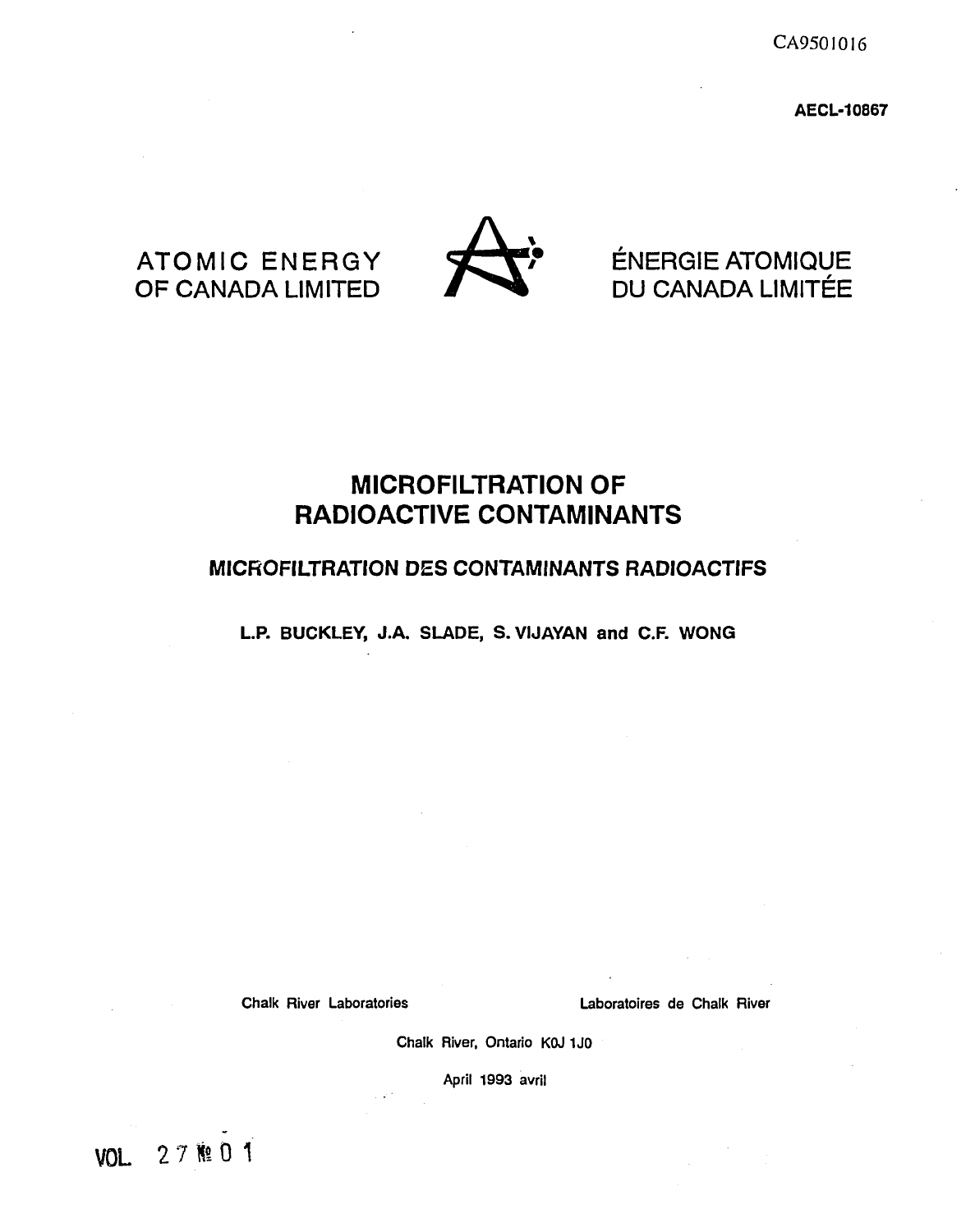ÂECL Research

## **MICROFILTRATION OF RADIOACTIVE CONTAHIRANTS**

by

L.P. Buckley, J.A. Slade, S. Vijayan and C.F. Wong

Presented at 14th Annual DOE Low-Level Radioactive Vaste Management Conference, Phoenix, Arizona, 1992 November 18-20

Waste Management Systems Chalk River Laboratories Chalk River, Ontario, Canada KOJ 1J0 1993 April

AECL-10867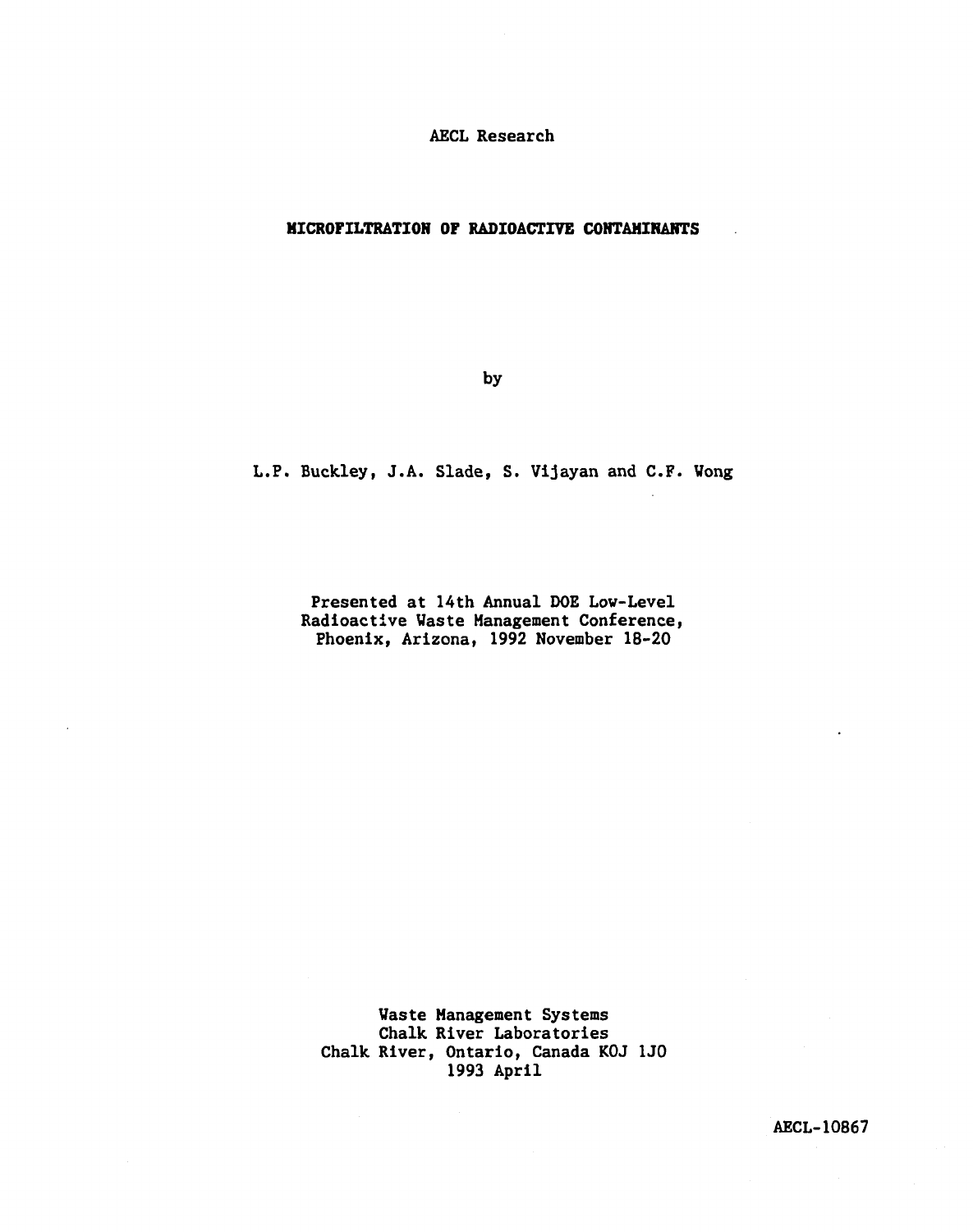#### **EACL Recherche**

**MICROFILTRATION DES CONTAMINANTS RADIOACTIFS**

**par**

**L.P. Buckley, J.A. Slade, S. Vijayan et CF . Wong**

## **RÉSUMÉ**

**Le traitement des liquides radioactifs par microfiltration tangentielle est en usage aux Laboratoires de Chalk River depuis environ quatre ans. Le procédé de séparation retire les particules en suspension des solutions de déchets radioactifs. On peut ensuite traiter le liquide propre au moyen de membranes utilisées dans la technique classique de l'osmose inverse pour obtenir des facteurs de réduction de volume approchant de 100. La microfiltration retire les particules dont la dimension est inférieure à 0,2 micron, en partie par agglomération des particules. On présente l'expérience d'exploitation avec un appareil à débit de 15 gallons américains par minute. En combinant la technique de microfiltration et le traitement chimique, on augmente le retrait des espèces solubles. On examinera l'expérience de Recherche et Développement avec le retrait de contaminants solubles trouvés dans les eaux souterraines et eaux résiduaires. Cette technique a des avantages sur d'autres techniques utilisant des membranes, à savoir: des coûts d'énergie plus bas, un degré d'encrassement inférieur et la récupération d'une plus grande quantité de solution traitée. On examinera les applications futures de la technique.**

> **Systèmes de gestion des déchets Laboratoires de Chalk River Chalk River (Ontario) Canada KOJ 1J0 1993 avril**

**AECL-10867**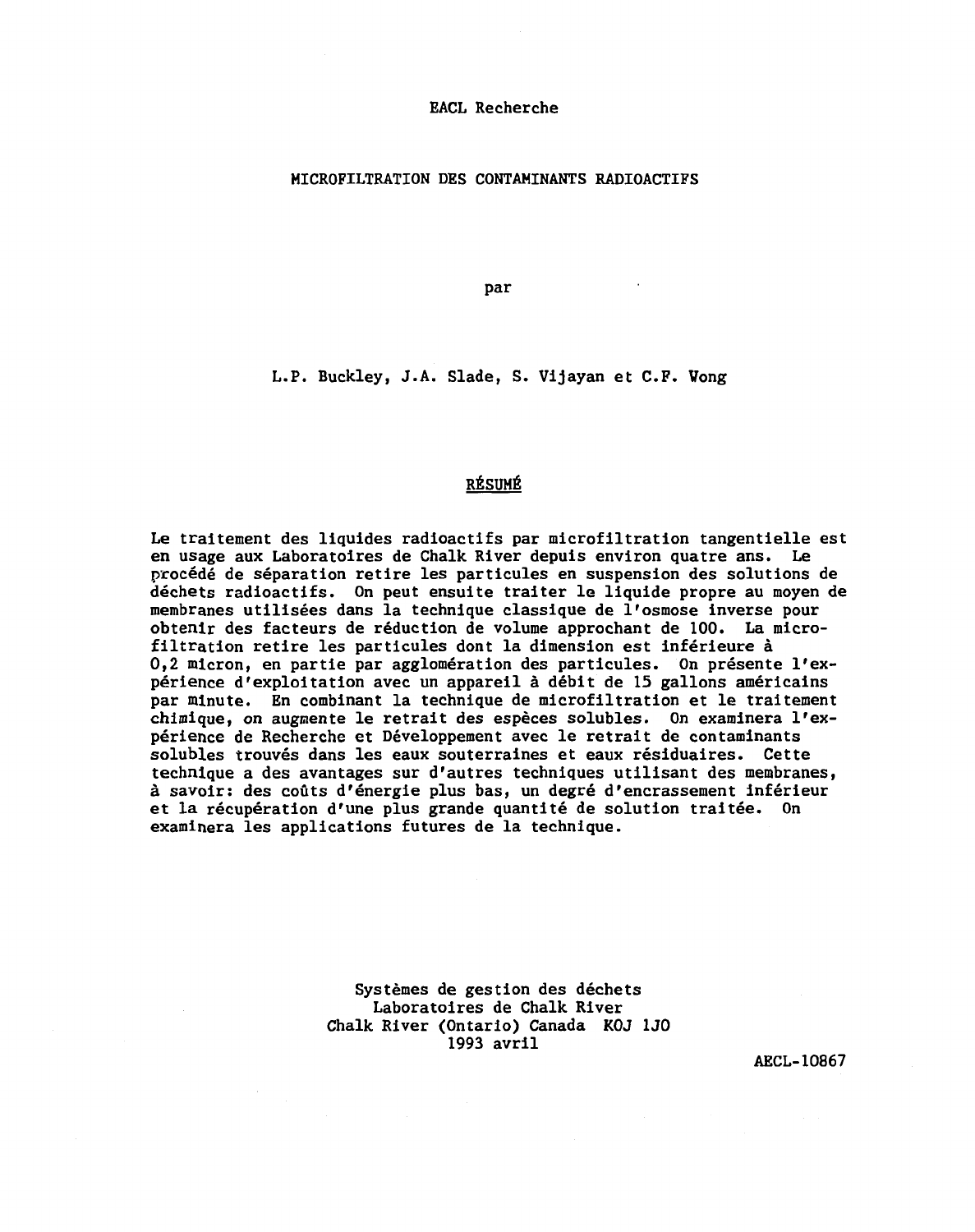AECL Research

### **MICROFILTRATION OF RADIOACTIVE CONTAHIHANTS**

by

L.P. Buckley, J.À. Slade, S. Vijayan and C.F. Wong

### ABSTRACT

Cross-flow microfiltration processing of radioactive liquids has been in use at Chalk River Laboratories for about four years. The separation process removes suspended particles from radioactive vaste solutions. The clean liquid can then be treated with conventional reverse osmosis membranes to achieve volume reduction factors approaching 100. Microfiltration removes particles below the rating of 0.2 microns, in part from particle agglomeration. Operating experience relating to a 15 USGFM unit is presented. Coupling microfiltration technology with chemical treatment enhances the removal of soluble species. Research and development experience with the removal of soluble contaminants found in ground water and waste water will be discussed. The technology has advantages over other membrane technologies, namely lover energy costs, a lesser degree of fouling, and a higher recovery of processed solution. Future applications of the technology vill be addressed.

> Vaste Management Systems Chalk River Laboratories Chalk River, Ontario, Canada KOJ 1J0 1993 April

> > AECL-10867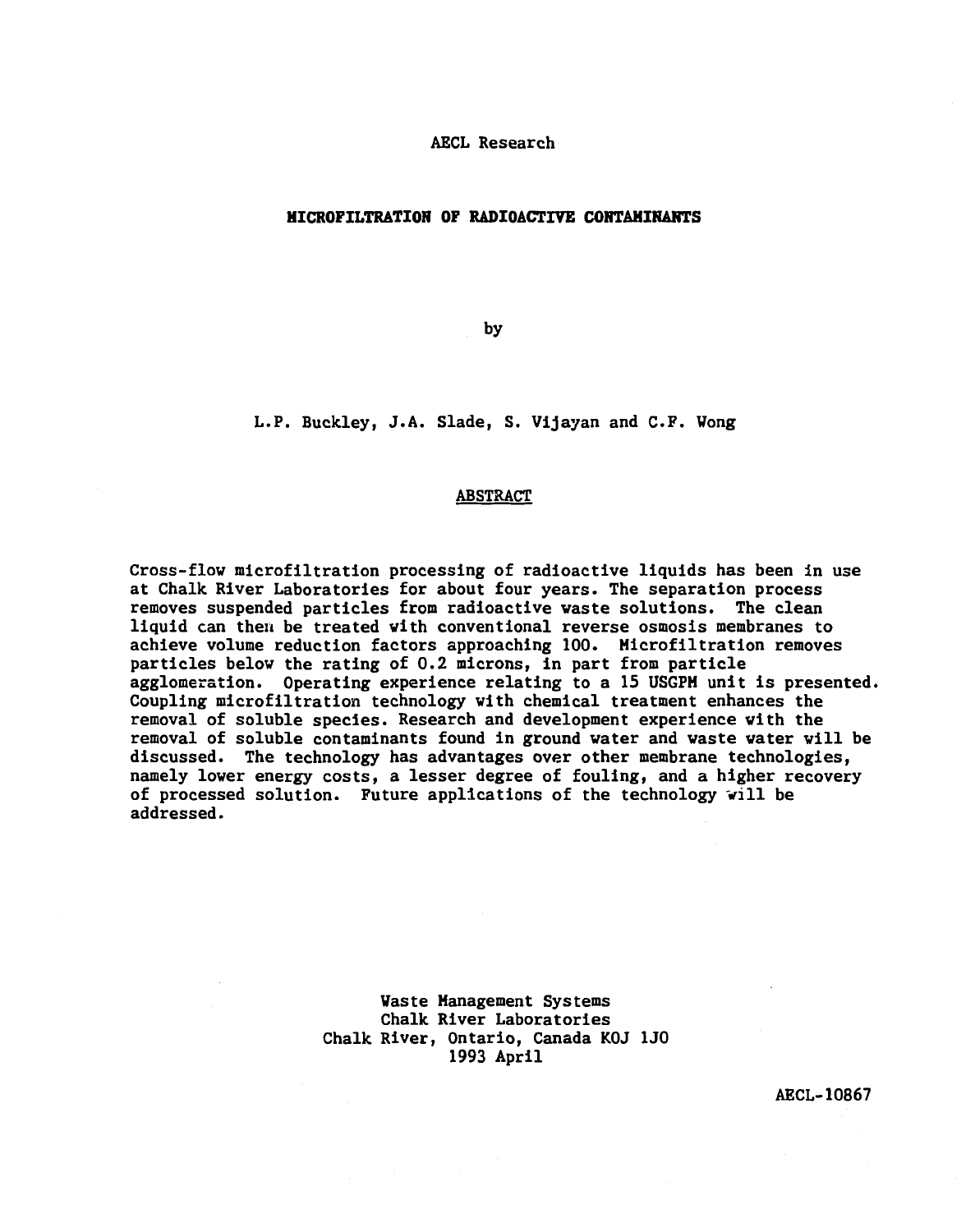# **TABLE OP CONTENTS**

 $\sim 10$ 

# **Page**

 $\sim 10^6$ 

| 2. |  |
|----|--|
| 3. |  |
|    |  |
| 5. |  |
| 6. |  |
| 7. |  |

 $\sim 10^{-10}$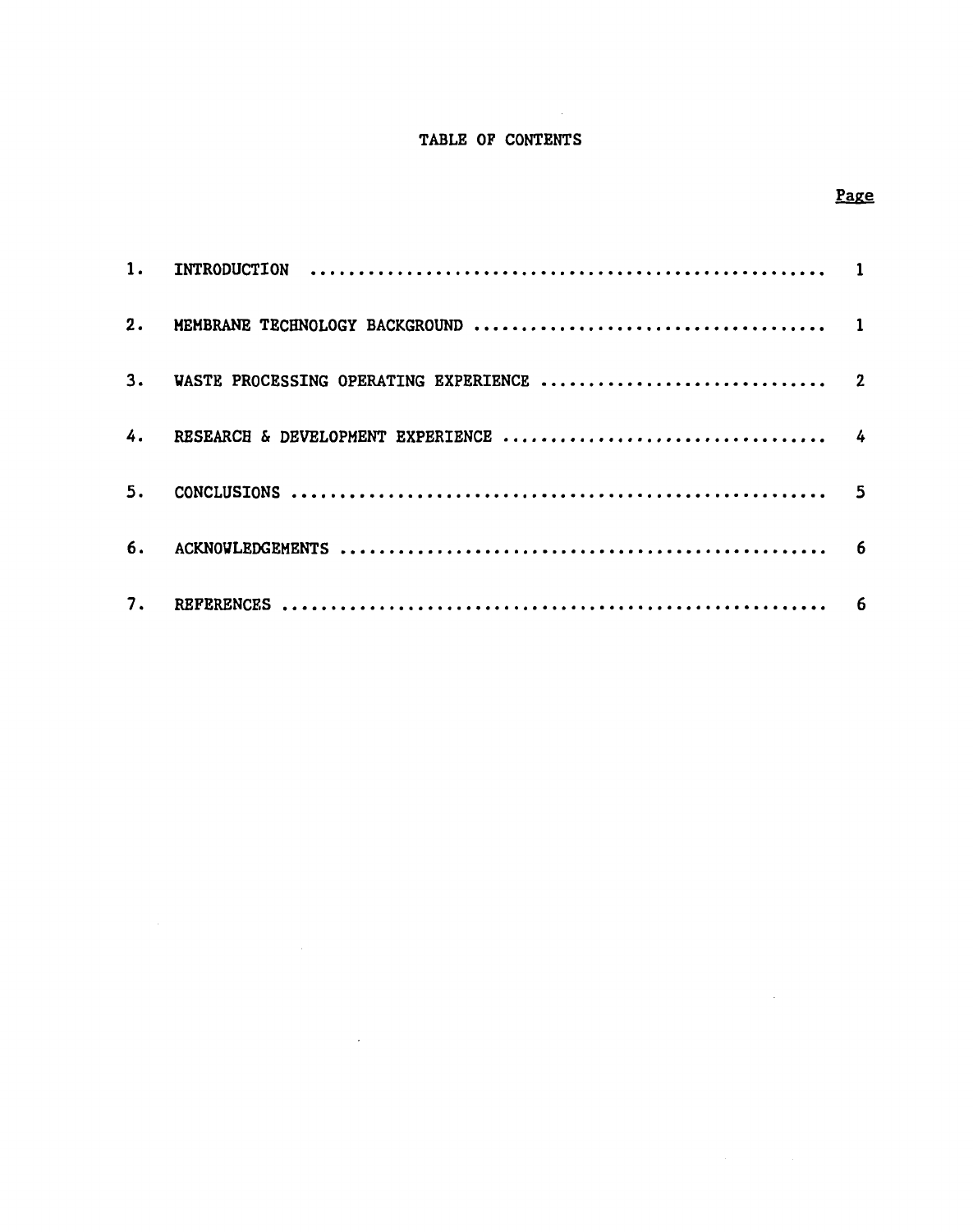## **1. INTRODUCTION**

**Radioactive liquid waste processing is integral to every facility involved in electrical power generation, radioisotope production, research and development, decontamination, remediation or other aspects of nuclear energy. Part of the focus of research and development effort in waste management at AECL is to evaluate, through demonstration, technologies applicable to the treatment of radioactive wastes. A facility was built at Chalk River Laboratories (CRL) to handle liquid and solid radioactive wastes generated at the site [1]. A treatment plant based on membrane separation technology was installed to process volumes of low levels of radioactive liquid.**

**The technology was originally based on volume reduction using reverse osmosis membranes, with pretreatment provided by ultrafiltration for colloidal and suspended solids removal. The ultrafiltration membranes were replaced four years ago with a microfiltration system. The system's success in handling a wide range of suspended solids prompted other investigations. The research and development programs that followed were an extension of previous work on ground water remediation and have been expanded to include the treatment of soil wash solutions. The programs have extended the capability of microfiltration to the treatment of soluble radlonuclides, metals and organics. This paper describes the technology, discusses the current operation of the treatment facility at Chalk River Laboratories, and reviews technology development to remediate contaminated ground water. The success of the technology is in part due to advances achieved by the microfiltration manufacturer in providing a robust and reliable system. Plans for future development are also discussed, including integration with soil remediation projects and removal of metals from acid mine wastes.**

### **2. MEMBRANE TECHNOLOGY BACKGROUND**

**Microfiltration has been used primarily to polish beer and wine, and for applications where sterile filtration is required, as when producing extendedshelf-life milk [2]. The technology utilized depth-type cartridges, where flow was directed through the filter material, which trapped the particles. The conventional flow path used was perpendicular to the filter material and all the solution processed passed through the filter material, creating a dead-end flow pattern. The dead-end filtration process required replacement of the filter material as it plugged, causing the pressure drops to become excessive.**

**In the early 1980's, manufacturers began to incorporate technology developed for reverse osmosis and ultrafiltration membranes to permit reuse of the filter [2,3,4]. First, membranes were manufactured to permit the capture of particles of a nominal diameter size, typically to 0.2 urn, but lower nominal particle size ratings have been achieved. The range of pore sizes is from 0.05 to 20 urn, permitting microfiltration membranes to remove microbes, bacteria, paint pigments and macromolecules with molecular weights greater than 300 000. Second, process schemes similar to those used for reverse osmosis and ultrafiltration were utilized, incorporating cross-flow, which sweeps the fluid parallel to the membrane surface. The advantage of cross-flow is the turbulent action of the solution, which helps to scrub the membrane surface, preventing it from plugging rapidly.**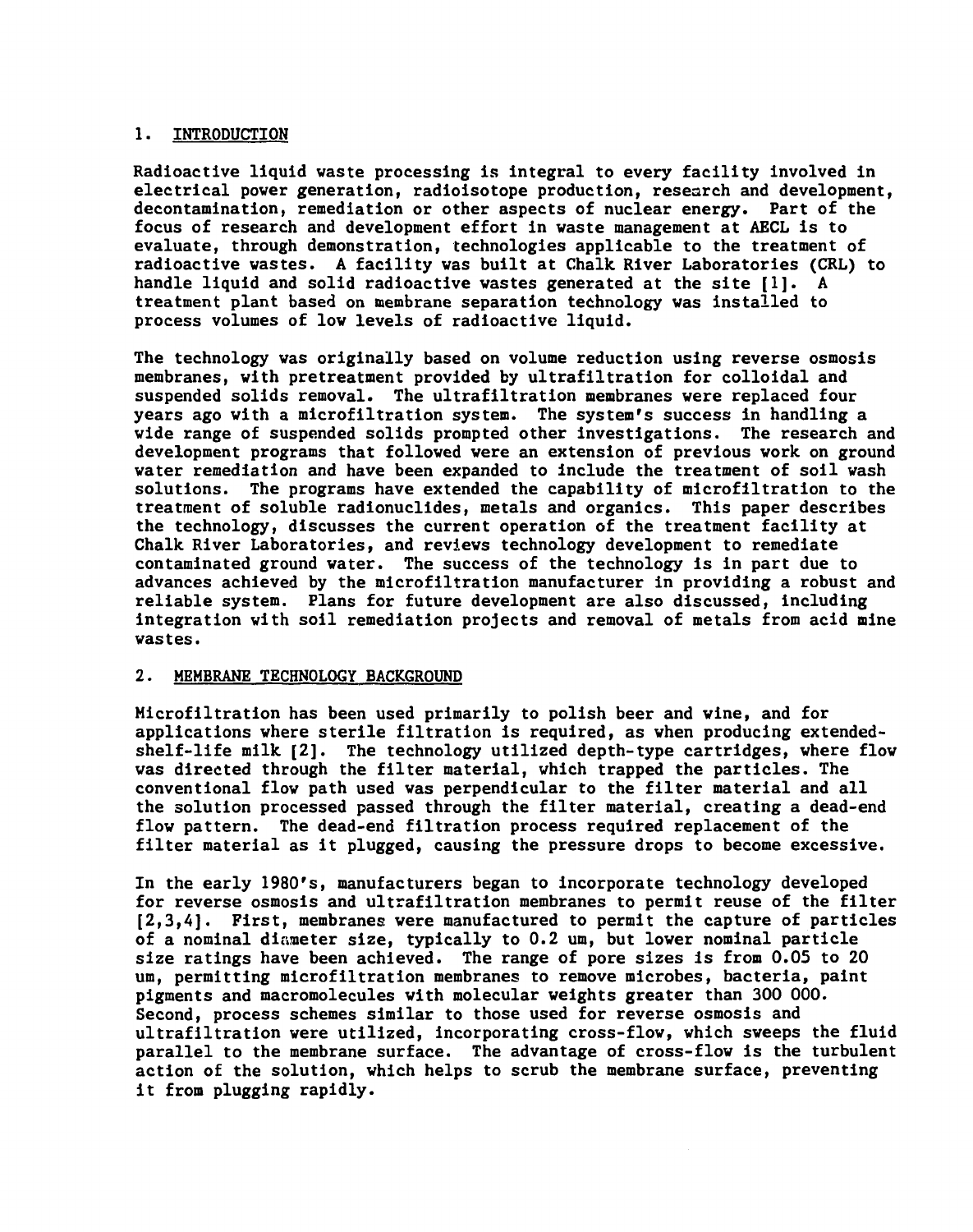**Microfiltration membranes are made from sintered metals, sintered ceramics and polymers. Cross-flov microfiltration membranes improved when they began to be constructed in a tubular or capillary form with high strength. This type of construction allows pressurizing from inside to outside or from outside to inside, enabling backflushing to take place. Backflushing Is critical for continuous operation, so that high throughputs of solution can be maintained [5]. The fluid flux, flow per unit surface area will decline as the surface begins to collect particles and becomes fouled. The fouling can be minimized by regular sequences of backflushing (Figure 1), but eventually the process must be stopped and the membrane chemically cleaned to return the flux to higher values.**

 $\ddot{\phantom{1}}$ 

 $\Delta^{\prime}$ 

**The cross-flov microfiltration system replaced the ultrafiltration units at CRL for several reasons: the quality of the ultrafiltration membranes led to higher-than-anticipated leakage of suspended solids, the membranes were not robust enough to withstand continuous backflushing demands, and the equipment was complex and difficult to maintain. The choice of the particular cross-flov microfiltration system over other processes available was based on the following reasons:**

- **1. Minimum secondary vaste arises from backflushing. The purchased unit has a unique, patented gas backflushing arrangement, which reduces the amount of vater needed to clean the membranes. The filtrate is used as the source of backflush vater and high recoveries of the feed solution can be realized.**
- **2. Large throughput capacity. The surface area to volume ratio for the membranes vas roughly 100 times better than the ultrafiltration membranes in use at the time. The microfiltration membranes are hollov fibre construction, versus the large tubular ultrafiltration membranes.**
- **3. Robust membranes. The svitch from cellulose acetate ultrafiltration membrane materials to polypropylene gives a vider latitude in operating conditions. The pH values of the solutions can range from 2 to 12 vithout detrimental effects. The membranes vhen fouled can be subjected to harsher cleaning solutions vithout chemically deteriorating.**
- **4. Demonstrated industrial performance [6]. The operating history of the MEMCOR microfiltration membranes in vine-making confirmed the rugged construction of the membrane modules and, matched vith the automated gasliquid backvash system, shoved that the system vas capable of long periods of continuous, uninterrupted operation.**

#### **3. VASTE PROCESSING OPERATING EXPERIENCE**

**The cross-flov microfiltration technology adopted by AECL vas developed by MEMCOR, and vas originally purchased to provide high-quality feed vater for the reverse osmosis system [7]. In 1988, a system vas installed to process 40 000 L/veek of radioactive liquid vaste. The system has been handling nearly double that amount over the past few months. The liquid treatment system is shown schematically in Figure 2.**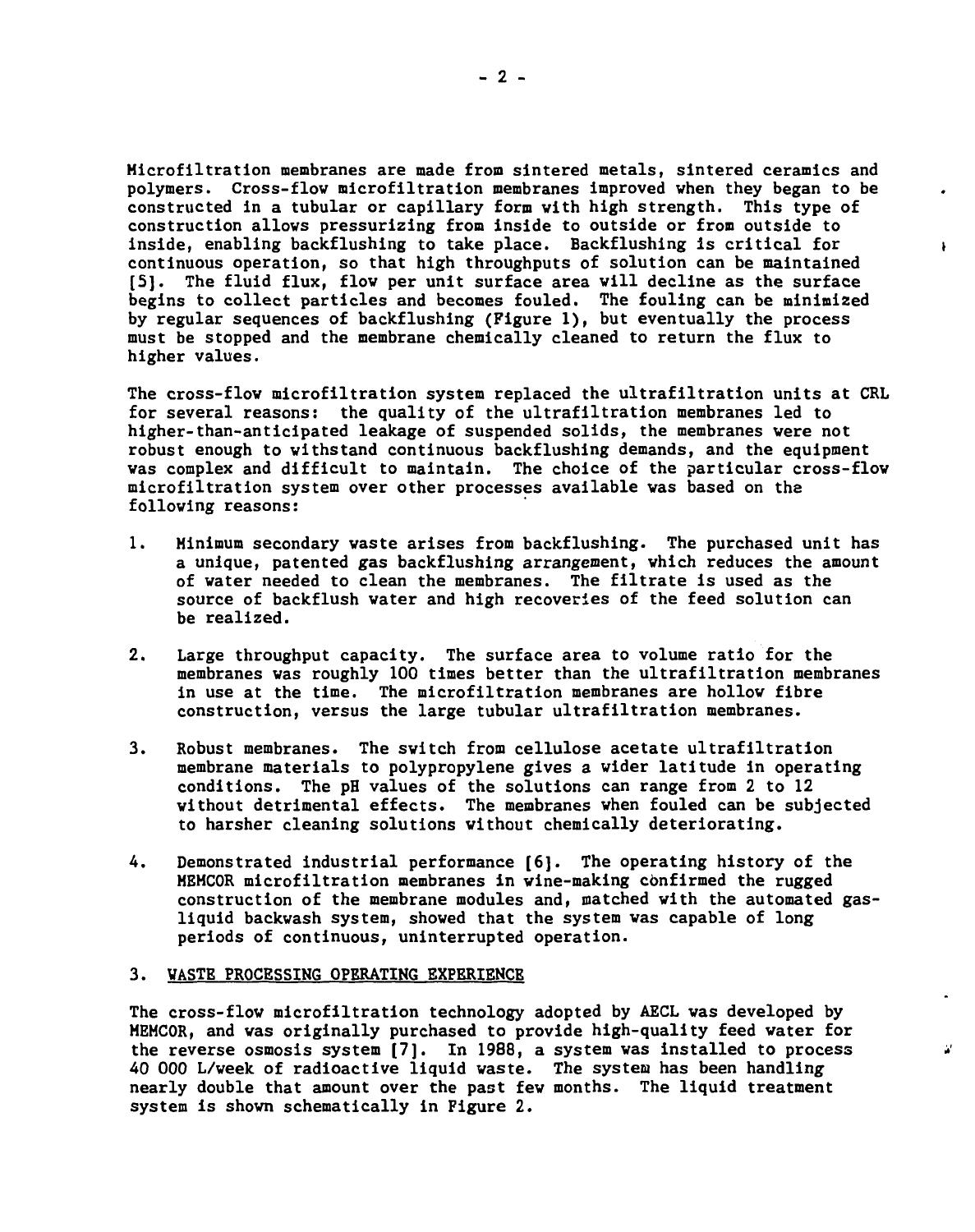**The quality of the filtrate water has been excellent; the average turbidity has been less than 1 NTU. As a bonus, in removing suspended solids, radioactivity has also been removed to varying degrees. At low pH values of 5 to 6, removal of the predominant radionuclides Co-60, Cs-137, and Ce-144 is observed (Table 1). These radionuclides are associated with colloids or are sorbed on the solid particles filtered out of the suspension. Since concern is for the delivery of a feed stream that minimizes fouling of the reverse osmosis system, pH adjustment of the incoming feed has been made to reduce the iron and silicon content. Iron and silica are well-known foulants of reverse osmosis systems. The adjustment of the solution pH values to the 10-10.5 range improved the quality of the filtrate and has permitted extended operation of the reverse osmosis system.**

**The reduction of iron has been observed at elevated pH values, along with additional reduction of Co-60 and Ce-144 (Table 2) . The removal of Cs-137 did not increase, an expected result, since it is a highly soluble species and remained unaffected by the pH adjustment of the solution. Cobalt-60 removal was improved with the likely formation of cobalt hydroxide.**

**The microfiltration system has operated quite reliably over the nearly four years of liquid processing. Minor changes to optimize the backflush cycle have improved the recovery of feed and minimized the fouling of the membranes. The feed composition can vary quite dramatically, and additional operational skills have been acquired to minimize this impact on the operation and filtrate quality. The membranes have become quite fouled at times, with permeate fluxes (feed flow/unit membrane area) dropping by as much as 90% of the normal throughput.**

**In these circumstances, the membranes have had to be chemically cleaned to restore the permeate flux. Even with the use of aggressive cleaning agents, the original membranes are still in service. Two modules have been replaced in the four-year period. In each case, it was discovered, after runs in which the turbidity rose above a value of unity, that a couple of the hollow fibre membranes within the modules had broken from the repeated stress of backflushing. An easy mechanical test developed by the manufacturer pinpointed the affected modules and they were replaced within an operating shift.**

**A simple correlation exists between the activity in the feed to the microfiltration unit and the radiation field on the microfiltration modules. As shown in Figure 3, the relationship is quite linear, with contact radiation fields rising proportionally with increases in the beta-gamma activity of the feed solution. With this information, the operations personnel can determine how to combine the feed streams to monitor and maintain the radiation fields at a level that keeps the radiation dose under 1.0 Rem/a.**

**The equipment has proven to be robust, with low maintenance requirements, a high availability factor arising in part from the mechanical stability of the membranes, and excellent backflushing technology. Noticeable separation of radionuclides has been achieved and the operating performance of the reverse osmosis membranes downstream of the microfiltration system has improved with the improving performance of the microfiltration facility.**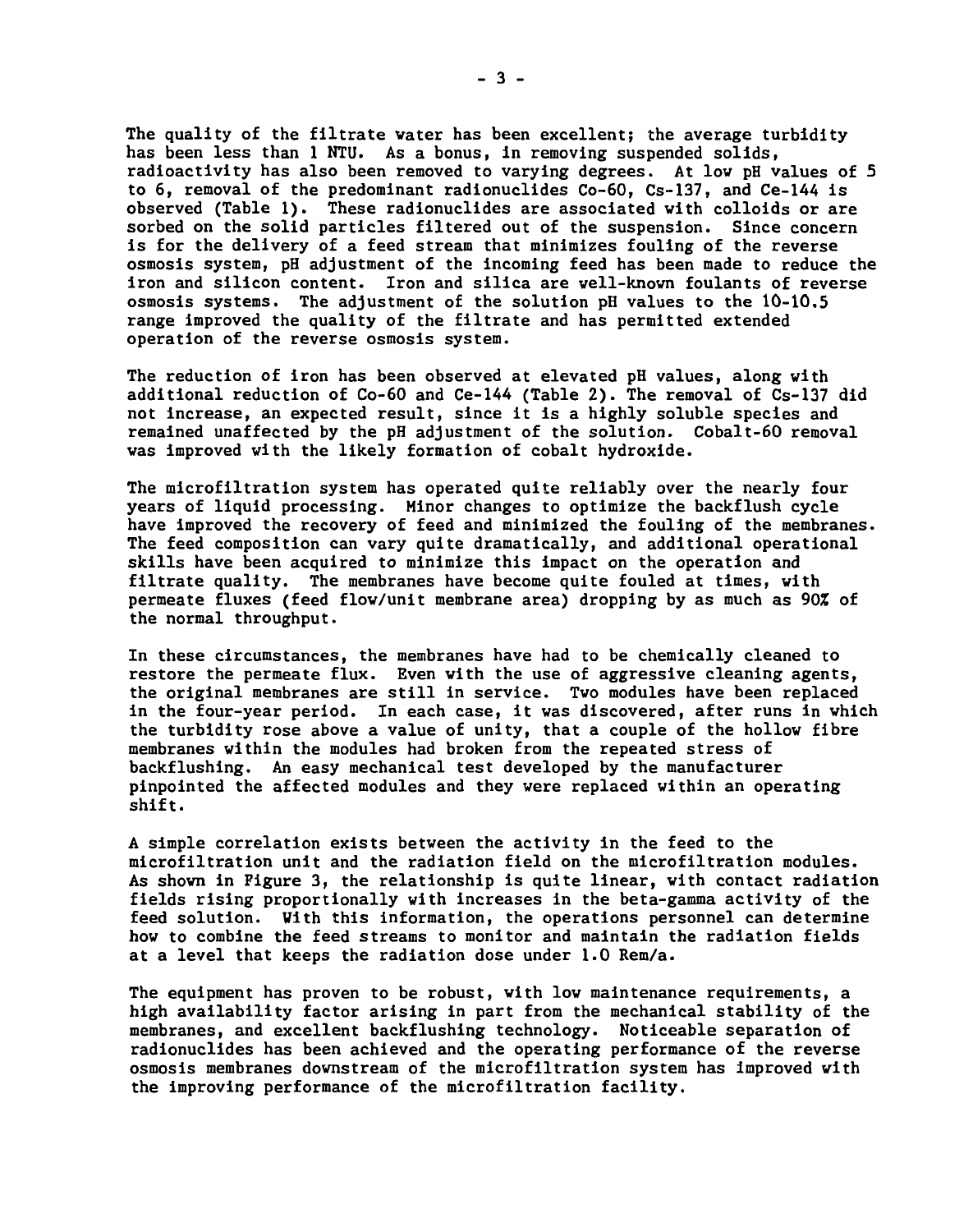#### **4. RESEARCH & DEVELOPMENT EXPERIENCE**

**The use of microfiltration to pretreat liquid to be processed by reverse osmosis demonstrated that radioisotopes attached to particles are effectively removed. Previous efforts to remove soluble species by adding polymers enabled the soluble radionuclides to be effectively extracted with ultrafiltration [8]. The attraction of the soluble radionuclides to the charged water-soluble polymers permitted the formation of a macromolecule that could be removed with a properly sized ultrafiltration membrane.**

Ł

√

**This previous knowledge of how to manipulate the solution chemistry, coupled with observations of the effectiveness of microfiltration, prompted a research and development program to establish how effective and appropriate separation of soluble species by microfiltration could be. One of the principal goals was to create size-enlarged particles that could be removed from solution using microfiltration technology. The shift away from ultrafiltration membranes was determined by the simpler, more robust technology offered by the MEMCOR system. The improved backwash system was an operating parameter key to the ultimate performance of the chemical treatment-filtration technology being proposed.**

**The second major reason for taking a chemical treatment approach was to remove soluble contaminants selectively from waste or ground water solutions. Reverse osmosis is a non-selective unit operation and, like distillation, removes all species whether they are hazardous or not. To avoid removing species that have no impact on the discharge quality of the effluent, which would increase the quantity of secondary wastes, selective removal is desirable. Chemical treatment is necessary to convert soluble radionuclides, trace organics and heavy metals to insoluble, filterable species. AECL adopted a variety of techniques to create size-enlarged species. These include, but are not limited to, additions of chemicals to cause precipitation, by additions of chemical additives that remove hazardous species by capture through co-precipitation, and by additions of high-surface area materials to permit adsorption, ion-exchange or absorption of the hazardous species.**

**Alteration of the chemical nature of the solution, allowing sufficient time for the radionuclides or other hazardous species to be sequestered selectively and for precipitates to grow or agglomerate, will permit the effective removal of contaminants from solution. For example, the addition of powdered zeolite, a naturally occurring mineral with known affinity for Cs-137, permits effective removal from solution by passing the mixture through a microfiltration membrane. This approach has been more effective than using a fixed-bed column of zeolite. The powdered zeolite has a higher surface to mass ratio, and so for the same mass of zeolite, more Cs-137 can be removed from solution, or alternatively, for the same volume of treated waste, less powdered zeolite is used, providing a smaller secondary waste volume for disposal. With a fixed-bed column, the zeolite media is generally replaced when breakthrough takes place. Vhen high-quality water must be produced, the exiting concentration could result in poor utilization of the fixed-bed column material.**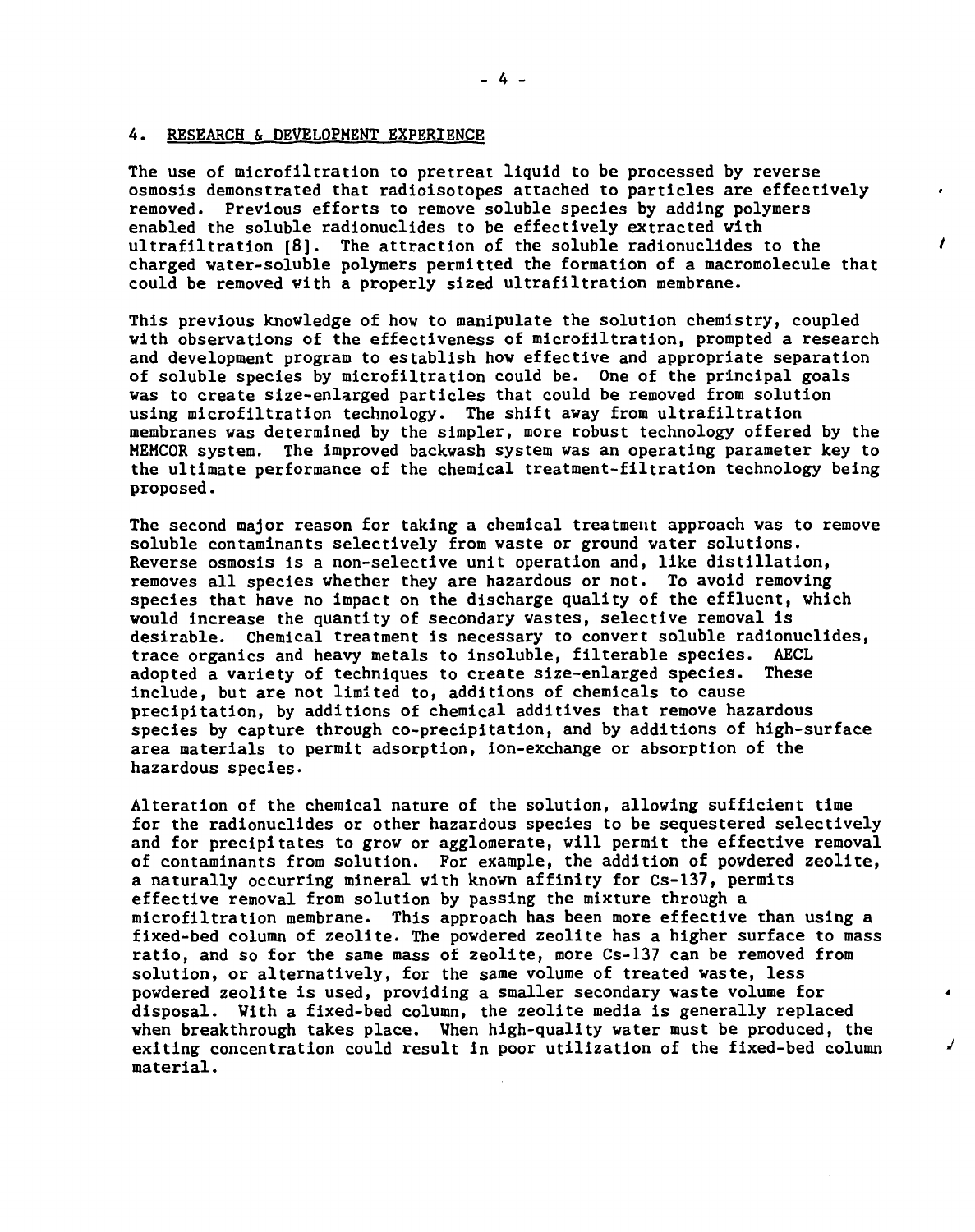**A test program involving both simulated vaste solutions and actual field tests on ground vater was undertaken, to generate high-quality effluent [9]. The work, performed for the United States Department of Energy, involved developing and demonstrating a process to remove different types of contaminants from solution. Pilot-scale test results, presented in Table 4, show that sequential treatment vill remove contaminants from vaste solutions and permit discharge of metals and radionuclides at levels belov drinking vater standards (Figure 4). A simplified version of the developed process has been successfully implemented at the Chalk River Laboratories site to remove Sr-90 from ground vater.**

**The process has been patented [10]. The key chemical treatment steps include:**

- **pH adjustment by lime addition, combined vith zeolite povder addition to precipitate, ion-exchange, adsorb and scavenge most of the heavy metals, along vith iron and some radionuclides and organics;**
- **sequential addition of a natural zeolite ion exchange/adsorbent povder, to remove radionuclides, residual heavy metals and some organic contaminants; and,**
- **sequential addition of povdered activated carbon vith or vithout zeolite povder as a polishing step, to remove orgauics and residual radionuclides.**

**The developed process has several advantages over conventional treatment techniques. There is direct contact of the contaminants vhile in solution vith metal precipitates formed, and vith povdered adsorbents and ion-exchange materials added to the solution. The added materials provide high contaminant removal through fast reaction kinetics. The materials added are lov-cost byproducts.**

**Continuous processing can be achieved vith cross-flov microfiltration coupled to an air-backflush system. Steady-state operation is achieved quickly, and the modular construction allows for portability and a vide range of processing rates. Finally, the process is generic, to permit treatment of a wide variety of vaste solutions. Included in future test programs is an evaluation of the technology for treating acid mine drainage vastes and further enhancements of ground vater cleanup. The technology is suitable for inclusion in treatment trains for soil remediation; its potential for improving the efficiency of soil vashing has yet to be explored.**

#### **5. CONCLUSIONS**

Ŋ

◣

**The operating experience gained vith cross-flov microfiltration for the removal of radioactive contaminants has demonstrated that the technology is versatile, and that the operation is simple and cost-effective, having lov maintenance and operating expenses. Applied to the removal of contaminants in process streams, ground vater, and soil-wash leachates, the combination of chemical treatment to create enlarged particles vith microfiltration provides an effective process. Demonstrations of the technology shov that It is reliable and capable of producing high-quality effluent, that scaleup is not difficult to achieve, and that the process is cost-competitive.**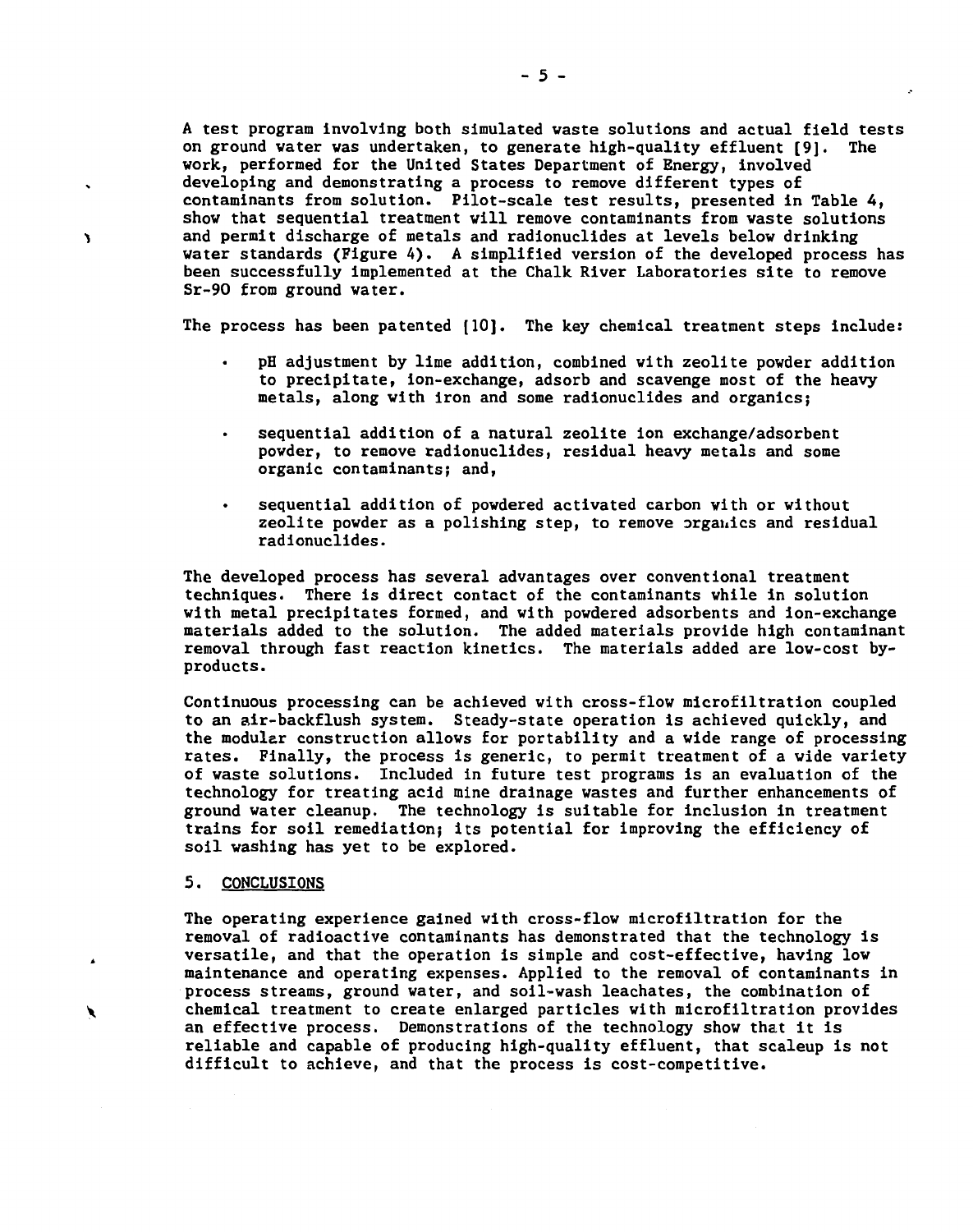#### **6. ACKNOWLEDGEMENTS**

**The authors are indebted to J. Vickers of MEMCOR for his advice and consultation, and for the support and funding received from the Office of Technology Development, Office of Environmental Restoration and Waste Management, U.S. Department of Energy (Contract No. 021124415).**

# **7. REFERENCES**

**1. N.V. Beamer, W.T. Bourns, L.P. Buckley and R.A. Speranzini, "Conditioning CANDU Reactor Wastes for Disposal", AECL Report, AECL-7522, 1982 October.**  $\epsilon$ 

- **2. K. Schneider and V. Klein, "The Concentration of Suspensions by Means of Crov-Flow Microfiltration<sup>1</sup>', Desalination, 41 (1982) 263-275.**
- **3. R. Glimenius, "Microfiltration "State of the Art", Desalination, 53 (1985) 363-372.**
- **4. T.J. van Gassel and S. Ripperger, "Crossflov Microfiltration in the Process Industry", Desalination, 53 (1985) 373-387.**
- **5. V. Gekas and B. Hallstrom, "Microfiltration Membranes, Cross-Flow Transport Mechanisms and Fouling Studies", Desalination, 77 (1990) 195-218.**
- **6. M. Forbes, "Crossflov Microfiltration", Australian J. of Biotechnology, 1 (1987) 30-33.**
- **7. N.V. Beamer, J.A. Slade, S. Vijayan, J. Vickers and D. Franclamone, "Use of Continuous Microfiltration Technology to Process Low Level Radioactive Waste Streams", Presented at the EPRI Workshop on Low-Level Radioactive Waste Processing, Boston, Mass., 1992 November 9-12.**
- **8. V.T. Le, L.P. Buckley and G.J. McConeghy, "Selective Removal of Dissolved Radioactivity from Aqueous Wastes by a Chemical Treatment/Ultrafiltration Technique", Presented at the International Conference on Separations Science and Technology, Hamilton, Ontario, 1989 October; also AECL Report, AECL-9861.**
- **9. L.P. Buckley, R.W.D. Killey, S. Vijayan and C.F. Wong, "Treatment of Groundvater and Soil-Wash Leachate Solutions Containing Mixed Waste Contaminants", Proceedings of SPECTRUM'92, Hazardous Waste Management International Meeting, Boise, Idaho, 1992 August 23-27.**
- **10. S. Vijayan, C.F. Wong and L.P. Buckley, "Process Contaminant Removal from Aqueous Wastes Containing Heavy Metals, Radionuclides and Organics", Patent Application, USDOE Case No. S-77,417, 1992 August.**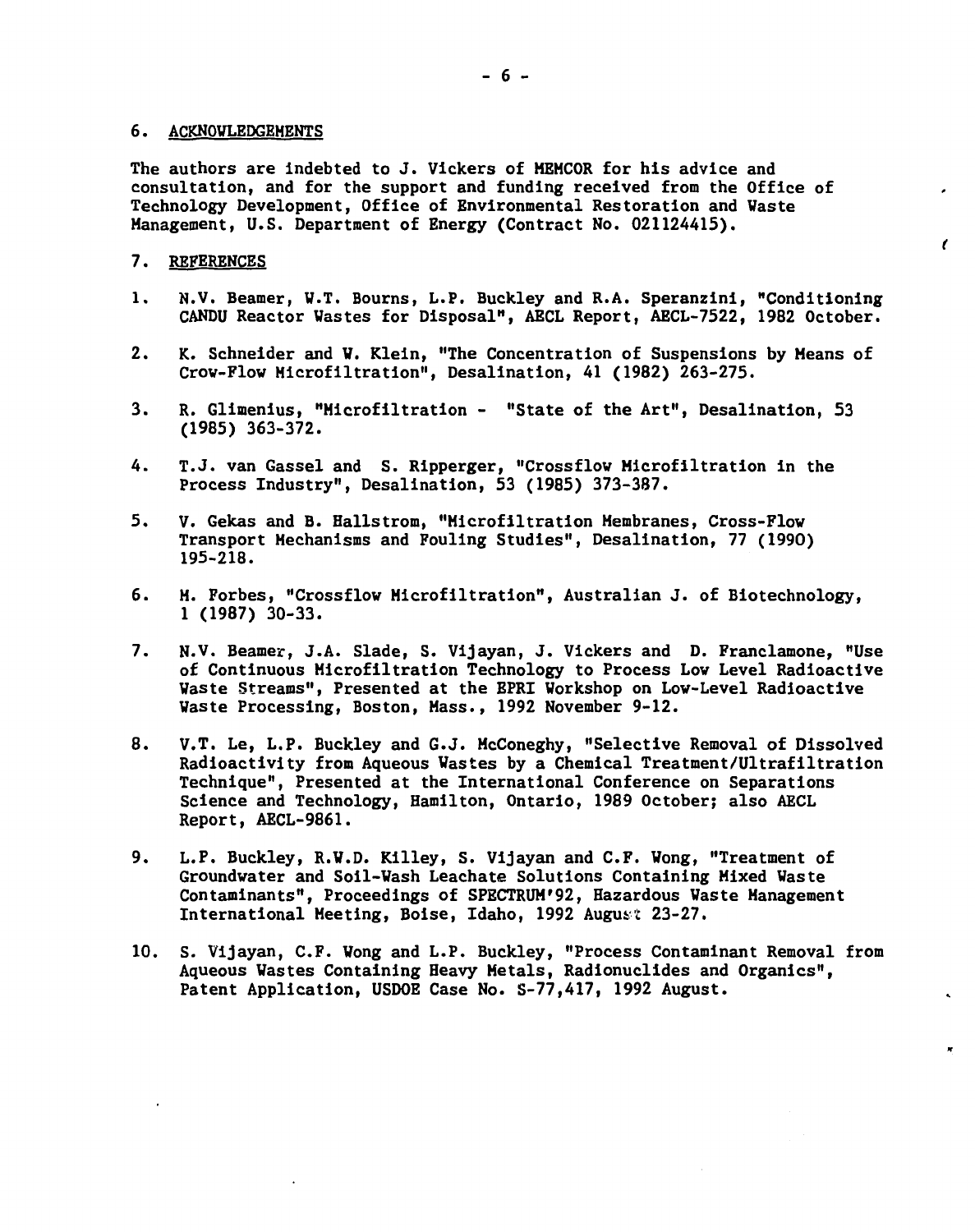# Table 1 Waste Treatment Centre At CRL Typical Contaminant Removal By Microfiltration Process

| <b>Species</b>      | Feed<br>Concentration | <b>Filtrate</b><br>Concentration | Removal<br>Efficiency (%) |
|---------------------|-----------------------|----------------------------------|---------------------------|
| Solution pH         | 6.40                  | 6.30                             |                           |
| $CO-60$ (Bq/mL)     | 38.08                 | 26.46                            | 30.5                      |
| $ Cs - 137$ (Bq/mL) | 131.10                | 118.40                           | 9.7                       |
| $ Ce-144$ (Bq/mL)   | 136.00                | 7.57                             | 94.4                      |
| Gross beta/gamma    | 11610.00              | 4907.40                          | 57.7                      |
| iron(mg/L)          | 2.00                  | 0.13                             | 93.5                      |
| Turbidity (NTU)     | 21.00                 | 0.37                             | 98.2                      |

# Table 2 Waste Treatment Centre At CRL Typical Contaminant Removal By Microfiltration Process

| <b>Species</b>   | Feed<br>Concentration | <b>Filtrate</b><br>Concentration | Removal<br>Efficiency (%) |
|------------------|-----------------------|----------------------------------|---------------------------|
|                  |                       |                                  |                           |
| Solution pH      | <u>10.3</u>           | 10.30                            |                           |
| $ Co-60$ (Bq/mL) | 80.0                  | 12.00                            | 85.0                      |
| $Cs-137$ (Bq/mL) | 325.0                 | 308.50                           | 5.1                       |
| $Ce-144$ (Bq/mL) | 314.0                 | 9.70                             | 96.9                      |
| Gross beta/gamma | 25000.0               | 728.50                           | 97.1                      |
| Im(mg/L)         | 8.4                   | 0.10                             | 98.9                      |
| Turbidity (NTU)  | 37.0                  | 0.51                             | 98.6                      |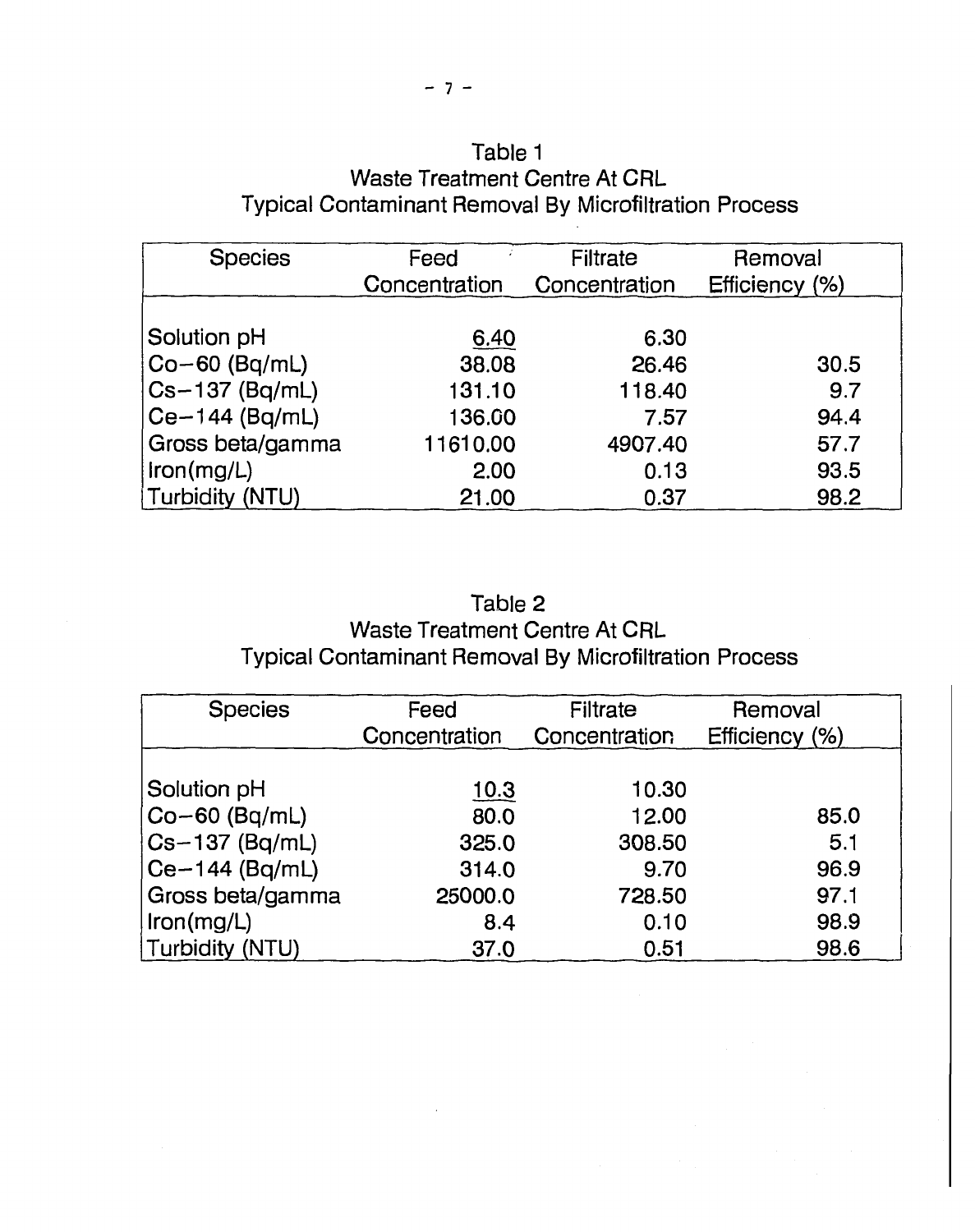| of Stream/<br>Parameter             |                                                                                            |                                                                           |                                                                        |                                                                              |                                                                          |                                                    |                                                                                                                                                                      |                                                                           |                                                                        |
|-------------------------------------|--------------------------------------------------------------------------------------------|---------------------------------------------------------------------------|------------------------------------------------------------------------|------------------------------------------------------------------------------|--------------------------------------------------------------------------|----------------------------------------------------|----------------------------------------------------------------------------------------------------------------------------------------------------------------------|---------------------------------------------------------------------------|------------------------------------------------------------------------|
| $\overline{Cd}$                     | [Pb]                                                                                       | <u>lnl</u>                                                                | [Fe]                                                                   | $\sqrt{Ca}$                                                                  | [Na]                                                                     | $5r - 85$                                          | $\overline{[Cs-137]}$                                                                                                                                                | [Benzene]                                                                 | <u>ILCEI</u>                                                           |
|                                     |                                                                                            |                                                                           |                                                                        |                                                                              |                                                                          |                                                    |                                                                                                                                                                      |                                                                           |                                                                        |
|                                     |                                                                                            |                                                                           |                                                                        |                                                                              |                                                                          |                                                    |                                                                                                                                                                      |                                                                           | 4.9<br>980                                                             |
|                                     |                                                                                            |                                                                           |                                                                        |                                                                              |                                                                          |                                                    |                                                                                                                                                                      |                                                                           |                                                                        |
| Process Step 1:                     |                                                                                            |                                                                           |                                                                        |                                                                              |                                                                          |                                                    |                                                                                                                                                                      |                                                                           |                                                                        |
| 0.0018                              | 0.021                                                                                      | 0.0039                                                                    | 0.019                                                                  | 134                                                                          | 9.55                                                                     | 4100                                               | 76.1                                                                                                                                                                 | 6.1                                                                       | 4                                                                      |
|                                     |                                                                                            |                                                                           |                                                                        |                                                                              |                                                                          |                                                    |                                                                                                                                                                      |                                                                           |                                                                        |
|                                     |                                                                                            |                                                                           |                                                                        |                                                                              |                                                                          |                                                    |                                                                                                                                                                      |                                                                           |                                                                        |
|                                     |                                                                                            |                                                                           |                                                                        |                                                                              |                                                                          |                                                    |                                                                                                                                                                      |                                                                           | 2.1                                                                    |
| Process Step 3:                     |                                                                                            |                                                                           |                                                                        |                                                                              |                                                                          |                                                    |                                                                                                                                                                      |                                                                           |                                                                        |
| 0.0018                              | 0.021                                                                                      | 0.039                                                                     | 0.0086                                                                 | 2.16                                                                         | 220                                                                      | 3.5                                                | 3.48                                                                                                                                                                 | 0.0624                                                                    | 0.0837                                                                 |
|                                     |                                                                                            |                                                                           |                                                                        |                                                                              |                                                                          |                                                    |                                                                                                                                                                      |                                                                           |                                                                        |
| Process Step $1 + 2$ :              |                                                                                            |                                                                           |                                                                        |                                                                              |                                                                          |                                                    |                                                                                                                                                                      |                                                                           |                                                                        |
|                                     |                                                                                            |                                                                           |                                                                        |                                                                              |                                                                          |                                                    |                                                                                                                                                                      |                                                                           | 57.14                                                                  |
|                                     |                                                                                            |                                                                           |                                                                        |                                                                              |                                                                          |                                                    |                                                                                                                                                                      |                                                                           | 7.29                                                                   |
|                                     |                                                                                            |                                                                           |                                                                        |                                                                              |                                                                          |                                                    |                                                                                                                                                                      |                                                                           | 1180                                                                   |
|                                     |                                                                                            |                                                                           |                                                                        |                                                                              |                                                                          |                                                    |                                                                                                                                                                      |                                                                           | 24.2                                                                   |
|                                     |                                                                                            |                                                                           |                                                                        |                                                                              |                                                                          |                                                    |                                                                                                                                                                      |                                                                           |                                                                        |
| Overall: Process Step $1 + 2 + 3$ : |                                                                                            |                                                                           |                                                                        |                                                                              |                                                                          |                                                    |                                                                                                                                                                      |                                                                           |                                                                        |
| 99.9                                | 99.66                                                                                      | 97.83                                                                     | 99.98                                                                  | 98.6                                                                         | N.A.                                                                     | 99.94                                              | 99.89                                                                                                                                                                | 99.16                                                                     | 98.35                                                                  |
| 2.89                                | 4.03                                                                                       | 5.81                                                                      | 2.98                                                                   | 2.76                                                                         |                                                                          | 7.07                                               | 7.07                                                                                                                                                                 | 5.8                                                                       | 8.35                                                                   |
|                                     |                                                                                            |                                                                           |                                                                        |                                                                              |                                                                          |                                                    |                                                                                                                                                                      |                                                                           |                                                                        |
|                                     |                                                                                            |                                                                           |                                                                        |                                                                              |                                                                          |                                                    |                                                                                                                                                                      |                                                                           | 16.74                                                                  |
|                                     |                                                                                            |                                                                           |                                                                        |                                                                              |                                                                          |                                                    |                                                                                                                                                                      |                                                                           | 0.858                                                                  |
|                                     | 1.78<br>178<br>Process Step 2:<br>0.0018<br>99.9<br>2.83<br>0.18<br>0,014<br>0.18<br>0.014 | 6.13<br>122.6<br>0.021<br>99.66<br>4.03<br>0.42<br>0.014<br>0.42<br>0.014 | 1.8<br>30<br>0.0039<br>97.83<br>5.81<br>0.65<br>0.071<br>0.65<br>0.071 | 50.6<br>168.67<br>0.015<br>99.97<br>2.98<br>0.05<br>0.005<br>0.029<br>0.0032 | 154<br>0.77<br>2.05<br>98.67<br>2.77<br>0.01<br>0.0001<br>0.01<br>0.0001 | 0.065<br>230<br><b>N.A.</b><br>N.A.<br><b>N.A.</b> | Concentration of Metals and Organics in mg/L<br>Concentration of Radionuclides in Bq/L<br>6180<br>41.2<br>21.5<br>99.65<br>7.06<br>0.094<br>0.007<br>0.023<br>0.0011 | 3190<br>862.16<br>8.06<br>99.75<br>7.06<br>2.73<br>0.109<br>0.94<br>0.047 | 7.4<br>1480<br>3,8<br>48.65<br>5.11<br>1220<br>33.66<br>12.48<br>0.869 |

Table 3: Pilot-Scale Test Results for Contaminant Removal Using a Sequential Three Step Process (Figure 4) Involving Chemical Treatment-Microfiltration (Test No. SLZ4)

Note: The water quality indices FWQI and PWQI are defined as a ratio of contaminant concentration in waste feed (F) or in treated filtrate (F) to the maximum allowable concentration of the contaminant in drinking water under U.S. EPA regulations; 2s: 2 sigma statistics.

 $\bullet$ 

 $\mathbf{X}_{\infty}$ 

 $\sim 100$ 

**i 00 t**

 $\prec$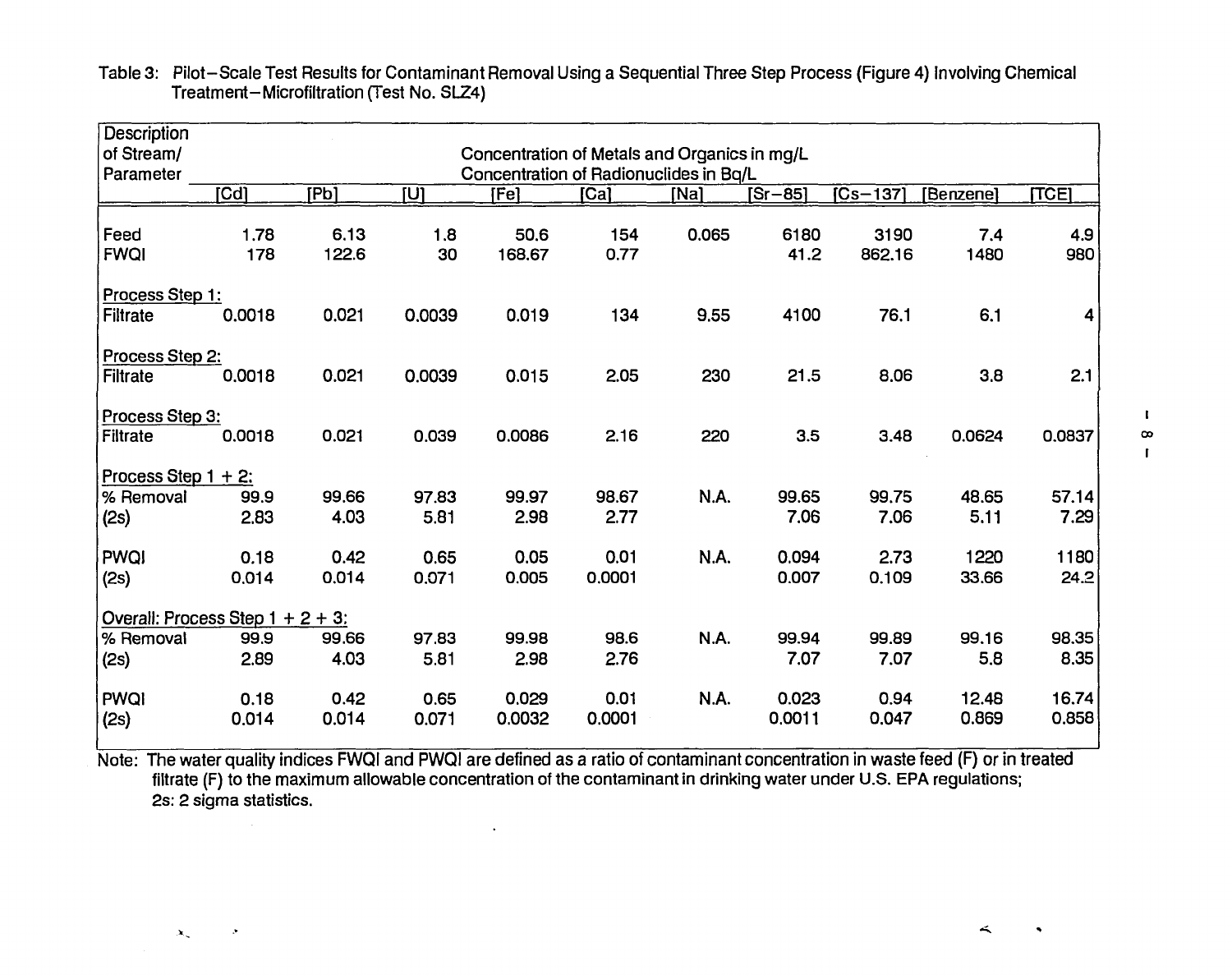

**I**

 $\mathbf{I}$  $\bullet$ 

Time

Figure 1: Cross-Flow Microfiltration Flux Performance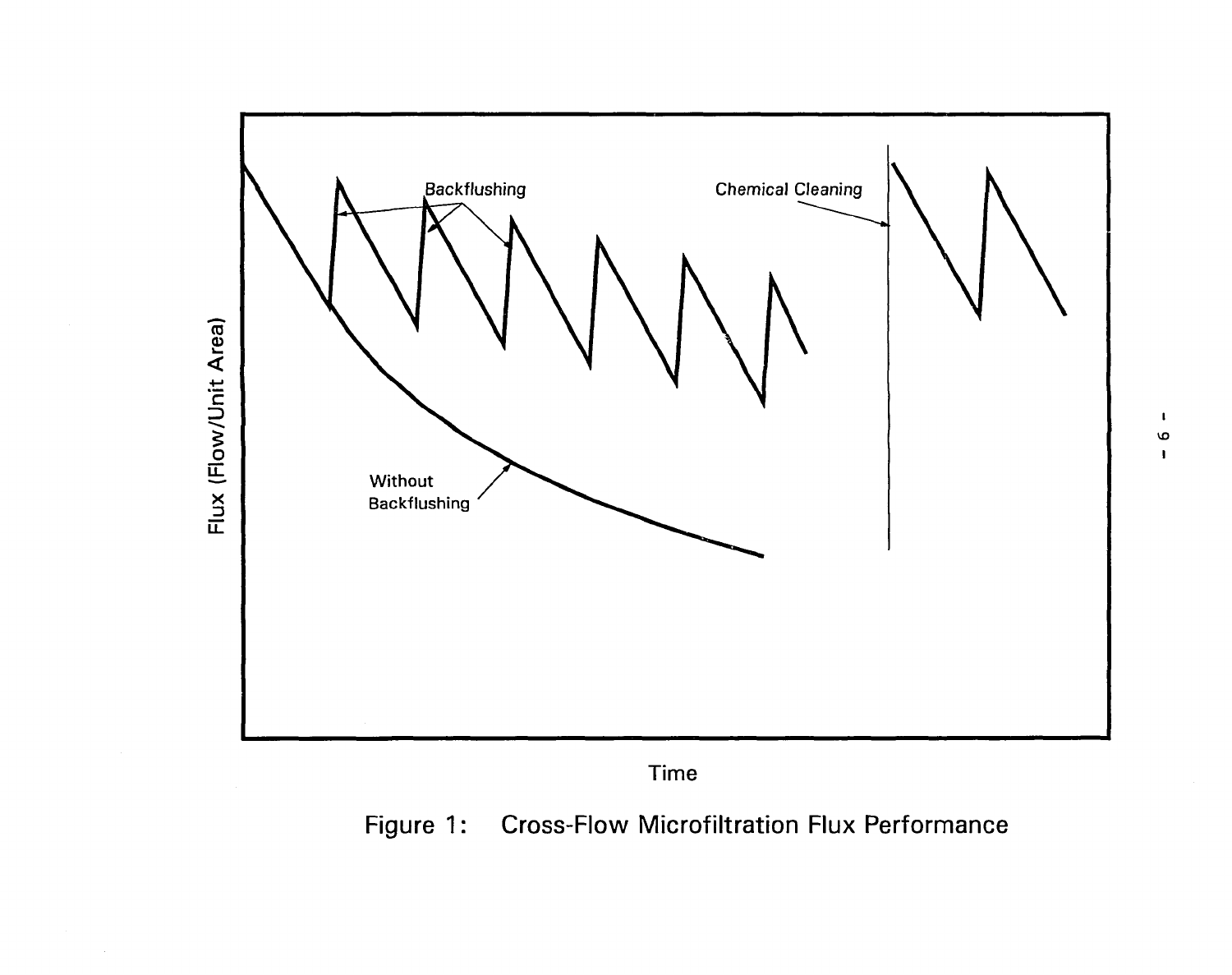

Figure 2: Waste Treatment Centre Process Diagram

 $\mathbf I$ **o I**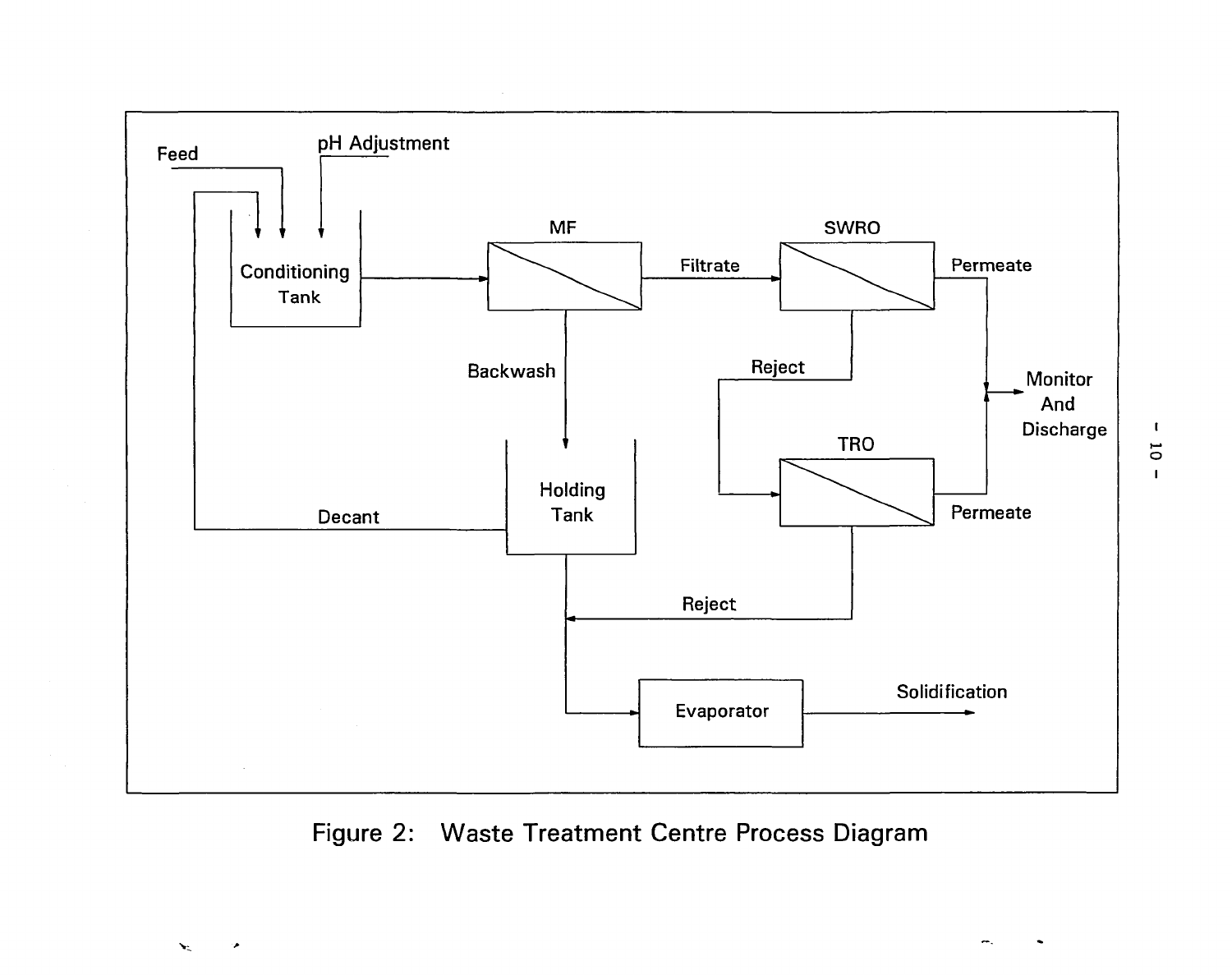

Figure 3: Contact Radiation Field On Microfiltration Bank A

 $\mathbf{I}$  $\mathbf{1}$  $\mathbf{I}$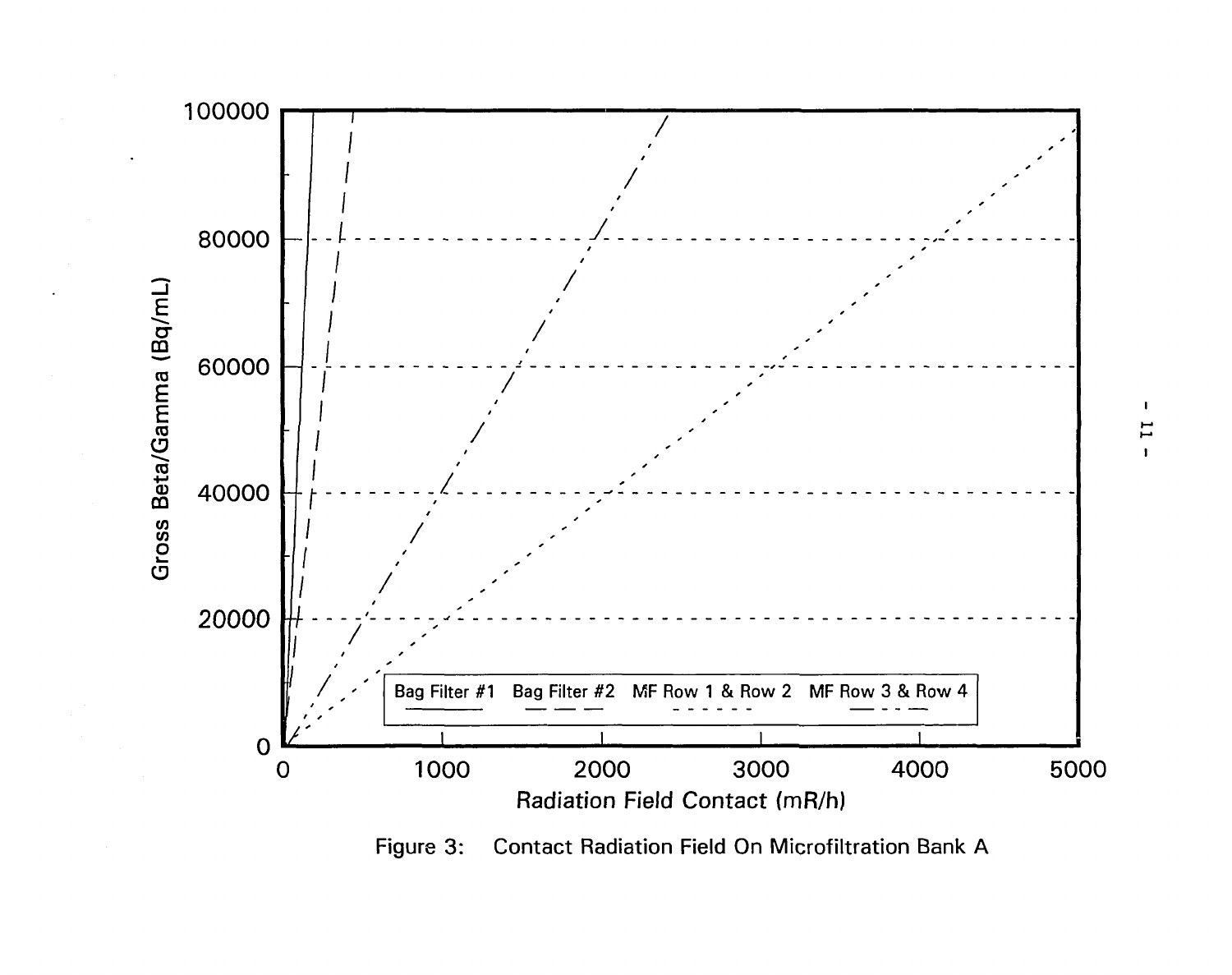